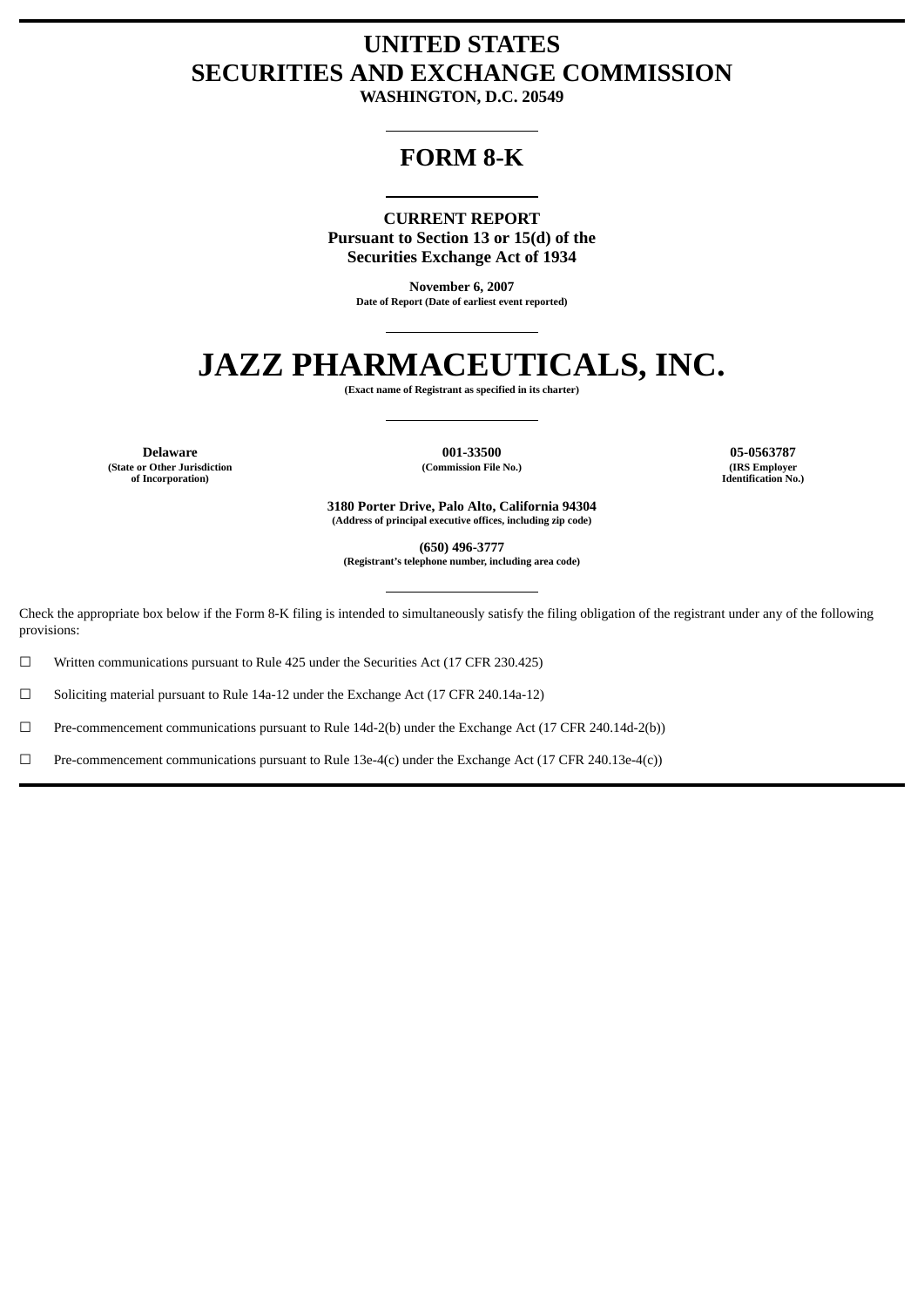#### **Item 2.02 Results of Operations and Financial Condition.**

On November 6, 2007, Jazz Pharmaceuticals, Inc. issued a press release announcing its financial results for the quarter ended September 30, 2007. A copy of the press release is furnished as Exhibit 99.1 to this report.

The information in this Item 2.02 and in the press release furnished as Exhibit 99.1 to this current report shall not be deemed to be "filed" for purposes of Section 18 of the Securities Exchange Act of 1934, as amended, or otherwise subject to the liabilities of that Section or Sections 11 and 12(a)(2) of the Securities Act of 1933, as amended. The information contained in this Item 2.02 and in the press release furnished as Exhibit 99.1 to this current report shall not be incorporated by reference into any filing with the U.S. Securities and Exchange Commission made by Jazz Pharmaceuticals, Inc., whether made before or after the date hereof, regardless of any general incorporation language in such filing.

#### **Item 9.01 Financial Statements and Exhibits.**

### (d) Exhibits

| Exhibit       |                                      |
|---------------|--------------------------------------|
| <b>Number</b> | Description                          |
| 99.1          | Press Release dated November 6, 2007 |

1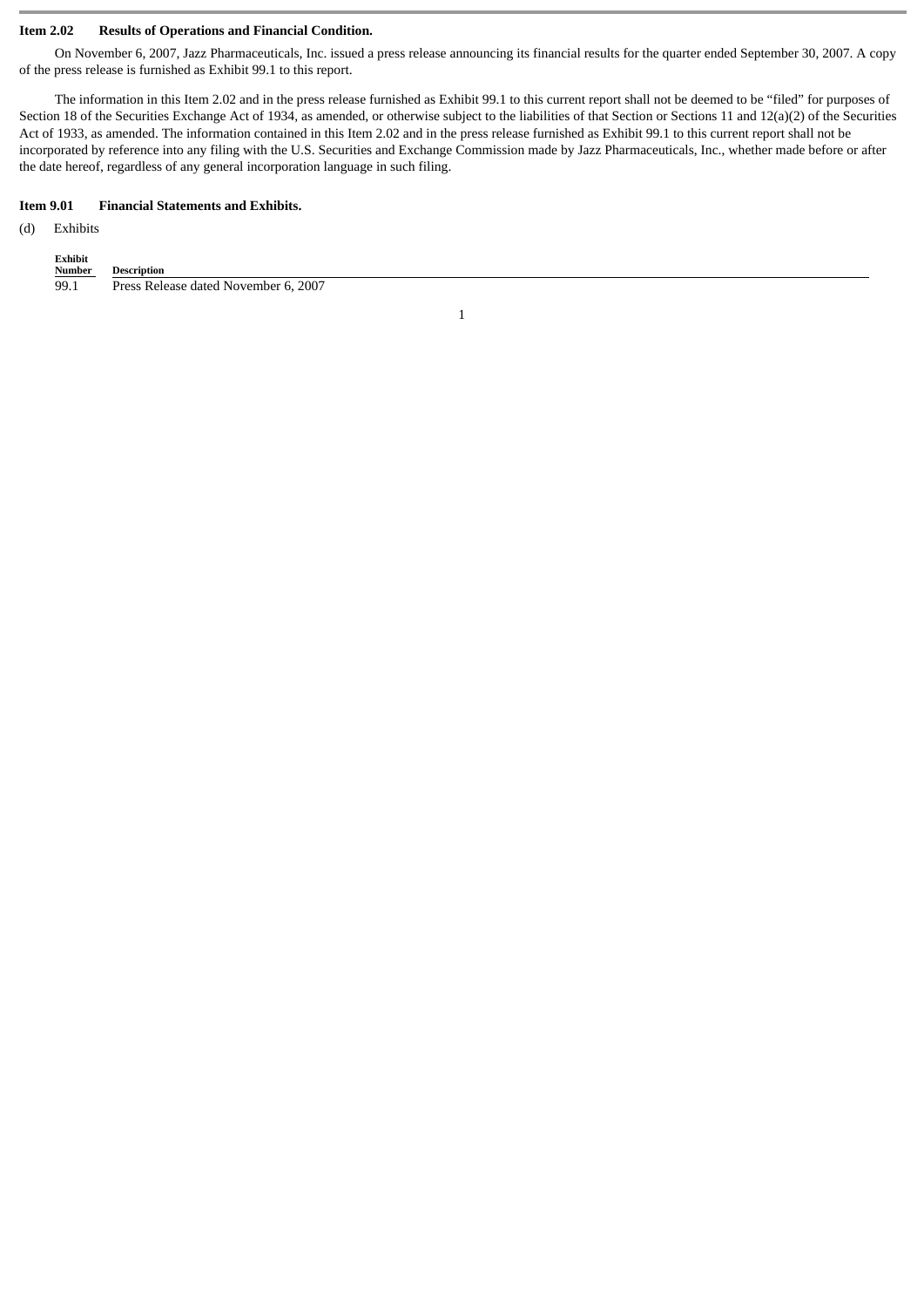SIGNATURES

Pursuant to the requirements of the Securities Exchange Act of 1934, the Registrant has duly caused this report to be signed on its behalf by the undersigned hereunto duly authorized.

## JAZZ PHARMACEUTICALS, INC.

By: /s/ Matthew K. Fust

Matthew K. Fust Senior Vice President and Chief Financial Officer

Date: November 6, 2007

2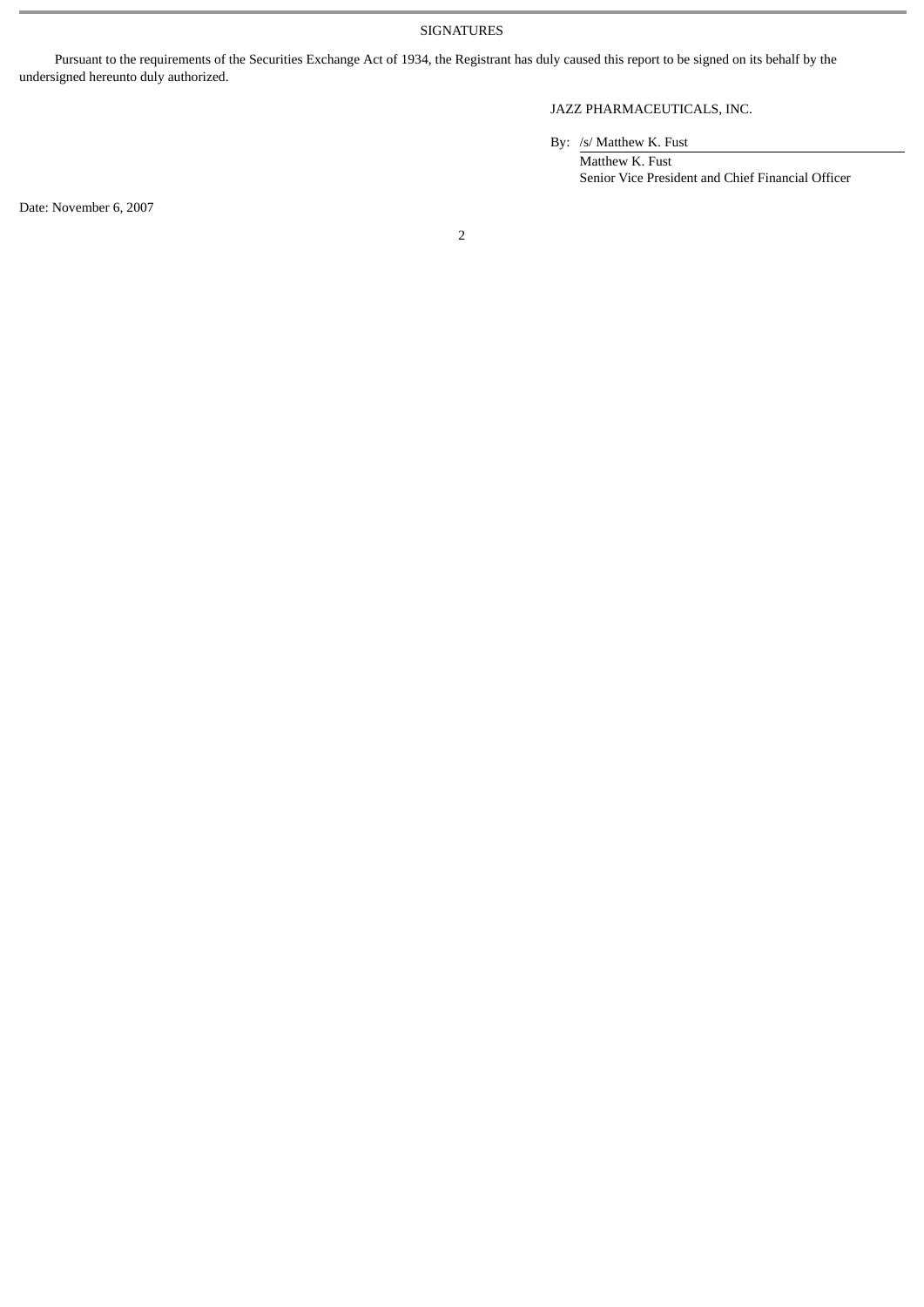# Exhibit<br><u>Number</u><br>99.1 **Description**

Press Release dated November 6, 2007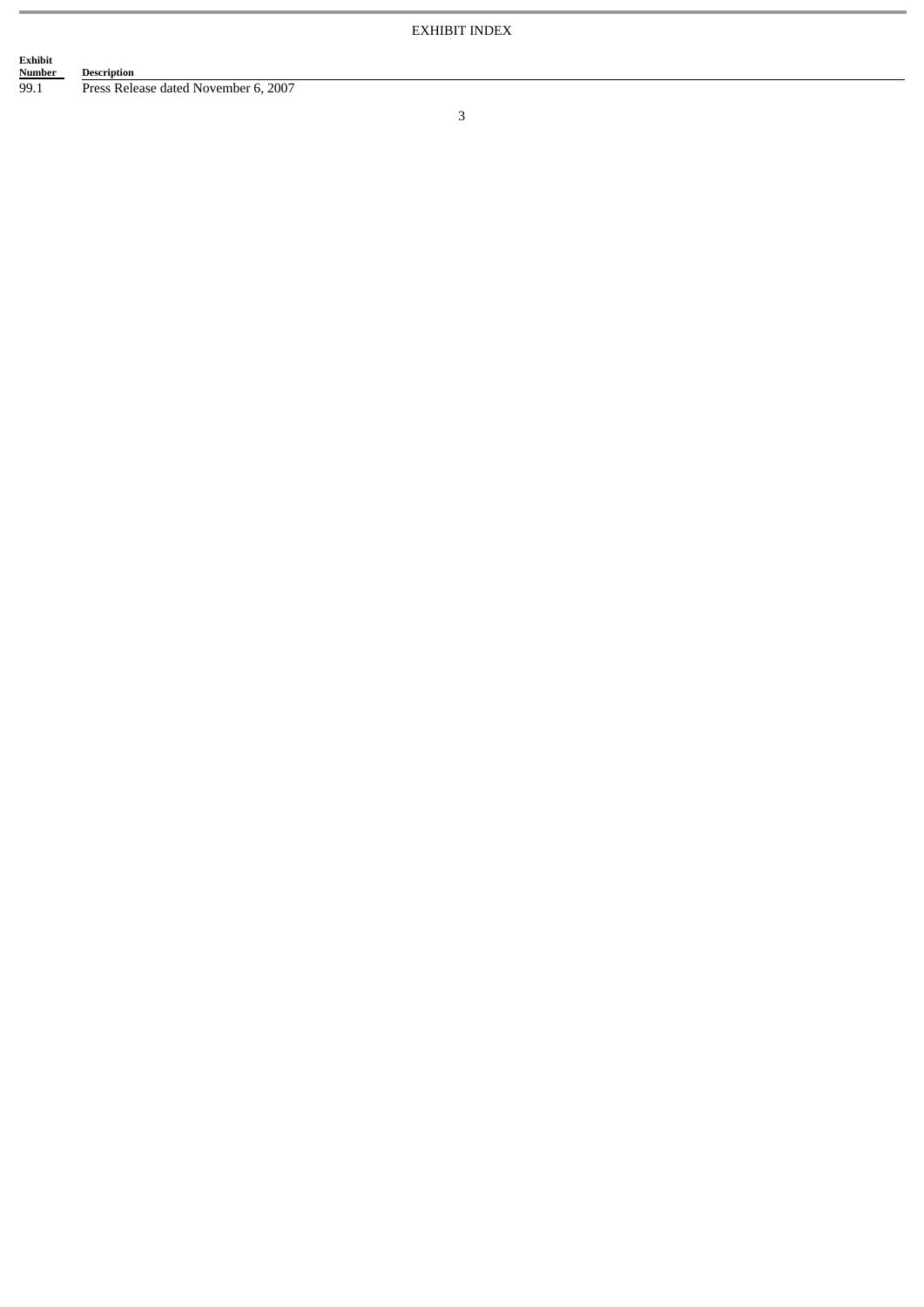#### **Jazz Pharmaceuticals, Inc. Announces Third Quarter 2007 Financial Results** *— Milestones Achieved in Four Clinical Programs During the Quarter*

PALO ALTO, Calif., November 6, 2007 /PRNewswire-FirstCall/ — Jazz Pharmaceuticals, Inc. (Nasdaq: JAZZ) today announced financial results for the quarter ended September 30, 2007.

Jazz Pharmaceuticals' net loss for the third quarter of 2007 was \$19.4 million, compared to net income of \$7.7 million for the third quarter of 2006. Net income in the quarter ended September 30, 2006 included \$31.6 million of gain on extinguishment of a development financing obligation in connection with a terminated development program.

Total revenues for the quarter ended September 30, 2007 were \$21.5 million, compared to \$11.5 million for the quarter ended September 30, 2006. The increase in total revenue resulted primarily from \$7.5 million of contract revenue related to achievement of a clinical enrollment milestone in the Phase III development program of JZP-6 for fibromyalgia syndrome. Xyrem® net sales were \$9.6 million in the quarter ended September 30, 2007, compared with \$7.6 million for the same quarter of 2006. For the nine months ended September 30, 2007, total revenues increased to \$49.8 million, compared to \$32.4 million for the nine months ended September 30, 2006.

Research and development expenses for the quarter ended September 30, 2007 were \$17.0 million, compared to \$14.7 million for the quarter ended September 30, 2006.

Selling, general and administrative expenses for the quarter ended September 30, 2007 were \$18.1 million, compared to \$12.9 million for the quarter ended September 30, 2006. The increase was primarily due to spending in preparation for the anticipated launch of Luvox® CR (fluvoxamine maleate extended release capsules), increased headcount and higher expenses to support the sales force, offset in part by lower legal fees.

Jazz Pharmaceuticals' unrestricted cash, cash equivalents and marketable securities balance as of September 30, 2007 was \$130.9 million. During the quarter ended September 30, 2007, net cash used in operating activities was \$15.4 million.

"As our commercial organization ramps up for the anticipated commercial launch of Luvox CR in early 2008, we have also made progress in all four of our most advanced clinical development programs during the past few months," said Samuel R. Saks, M.D., Chief Executive Officer. "We continue to make important progress on our development programs for the treatment of fibromyalgia, recurrent acute repetitive seizures, restless legs syndrome and partial epilepsy."

#### **Recent Highlights**

- Expansion of Jazz Pharmaceuticals' specialty sales force in preparation for the commercial launch of Luvox CR began in August 2007, with more than 100 new field sales management and specialty sales consultants hired as of October 31, 2007. The PDUFA action date for Luvox CR is December 22, 2007. The company expects to commence promotion of Luvox CR in the United States during the first quarter of 2008, subject to approval by the U.S. Food and Drug Administration (FDA).
- In August 2007, a clinical enrollment milestone was achieved in the Phase III development program for fibromyalgia syndrome, JZP-6, triggering a \$7.5 million payment to Jazz Pharmaceuticals under the company's development agreement with UCB Pharma Limited. The payment was recognized as contract revenue in the third quarter of 2007.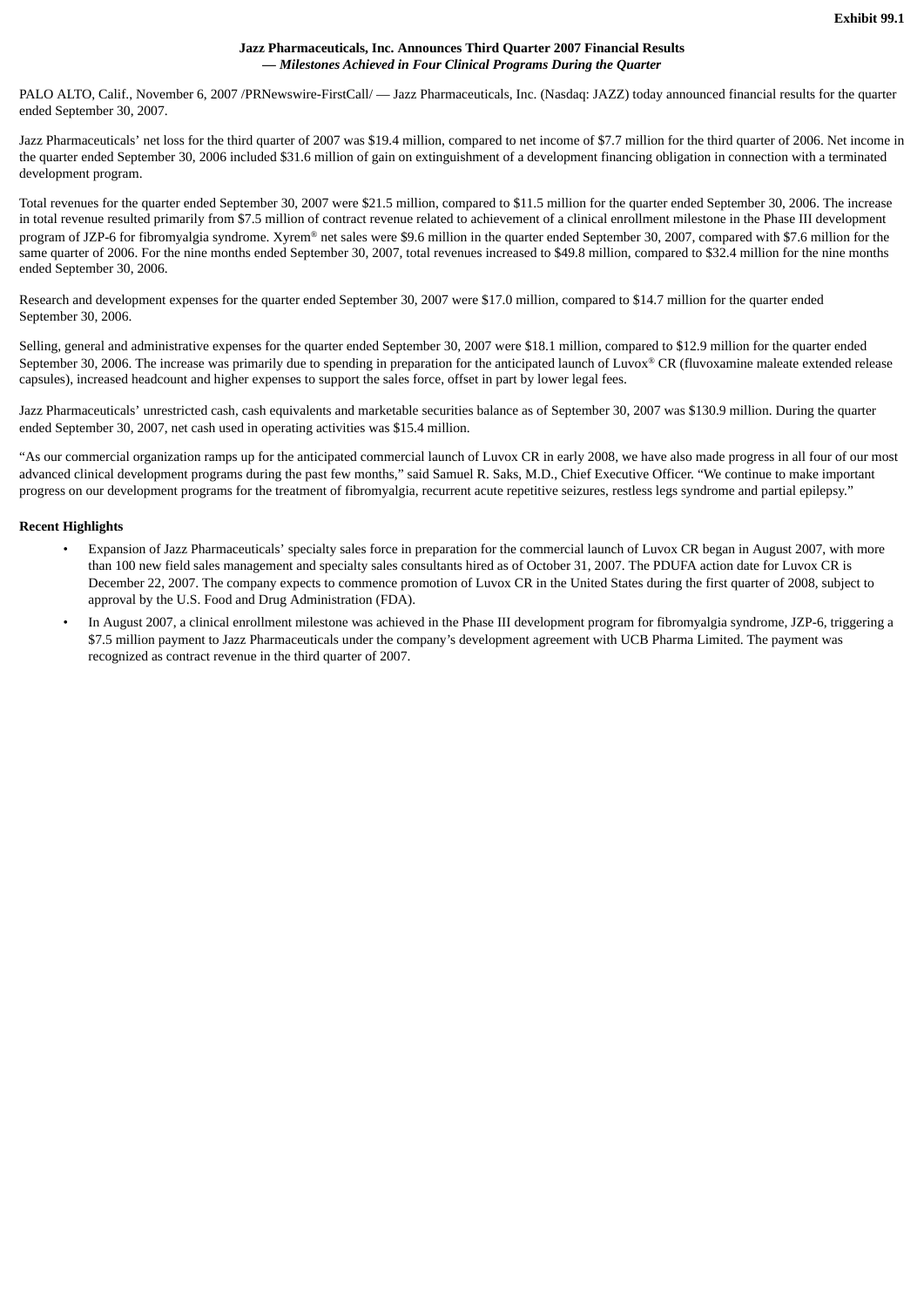- In September 2007, Jazz Pharmaceuticals submitted an Investigational New Drug application to the FDA for JZP-8, a product candidate for the treatment of recurrent acute repetitive seizures. The FDA has indicated that a future New Drug Application filing for this product candidate could be eligible to receive priority review. The company plans to initiate a Phase II clinical trial in the fourth quarter of 2007.
- Interim data have been obtained from two single dose studies, one in healthy volunteers and one in epilepsy patients, of JZP-4, a product candidate for the treatment of partial epilepsy and bipolar disorder. The data from both of these studies indicate biological activity in human epilepsy models. A single dose study of a controlled-release formulation of JZP-4 is underway, and is expected to complete in the fourth quarter of 2007. Jazz Pharmaceuticals plans to initiate Phase II clinical trial activities for JZP-4 by the end of 2007.
- A second pharmacokinetic study of JZP-7, a product candidate for the treatment of restless legs syndrome, was initiated in the third quarter of 2007, and Jazz Pharmaceuticals expects top line results from that study in the second quarter of 2008.
- In August 2007, the U.S. Patent and Trademark Office (USPTO) awarded Jazz Pharmaceuticals a new U.S. patent (No. 7,262,219) titled "Microbiologically Sound and Stable Solutions of Gamma-Hydroxybutyrate Salt for the Treatment of Narcolepsy." This Xyrem patent is now listed in the FDA's Orange Book.

Jazz Pharmaceuticals will host an investor conference call and live audio webcast to discuss its quarterly results on November 6, 2007 at 5:00 p.m. Eastern Time/2:00 p.m. Pacific Time. The live webcast and press release may be accessed on Jazz Pharmaceuticals' website at www.JazzPharmaceuticals.com. Please connect to the website prior to the start of the conference call to ensure adequate time for any software downloads that may be necessary. An archived version of the webcast will be available through November 20, 2007. Investors may participate in the conference call by dialing 1-866-770-7120 in the U.S., or 1-617-213- 8065 outside the U.S., and entering passcode 57344568. A replay of this call will be available until November 20, 2007 at 1-888-286-8010 (U.S.), or 1-617-801- 6888 (international), using the passcode 41294935.

#### **About Jazz Pharmaceuticals, Inc.**

Jazz Pharmaceuticals is a specialty pharmaceutical company focused on identifying, developing and commercializing innovative products to meet unmet medical needs in neurology and psychiatry. For further information see www.JazzPharmaceuticals.com.

#### **"Safe Harbor" Statement under the Private Securities Litigation Reform Act of 1995**

This press release contains forward-looking statements, including, but not limited to, statements related to the potential regulatory approval and anticipated commercial launch of Luvox CR, the initiation of additional clinical trials of Jazz Pharmaceuticals' product candidates, the continued development of Jazz Pharmaceuticals' product candidates and potential regulatory developments, and the timing of study results. These forward-looking statements inherently involve significant risks and uncertainties. Jazz Pharmaceuticals' actual results and the timing of events could differ materially from those anticipated in such forward looking statements as a result of these risks and uncertainties, which include, without limitation, the risks that the FDA may not approve Luvox CR for marketing in the United States, and, if approved, when that approval will occur; risks related to the development of Jazz Pharmaceuticals' product candidates, including the risk that Jazz Pharmaceuticals may not initiate clinical trials on the timing currently anticipated or at all, or that study or clinical trial results may require Jazz Pharmaceuticals to discontinue the development of its product candidates; and risks related to the uncertain and time-consuming regulatory approval process. These and other risk factors are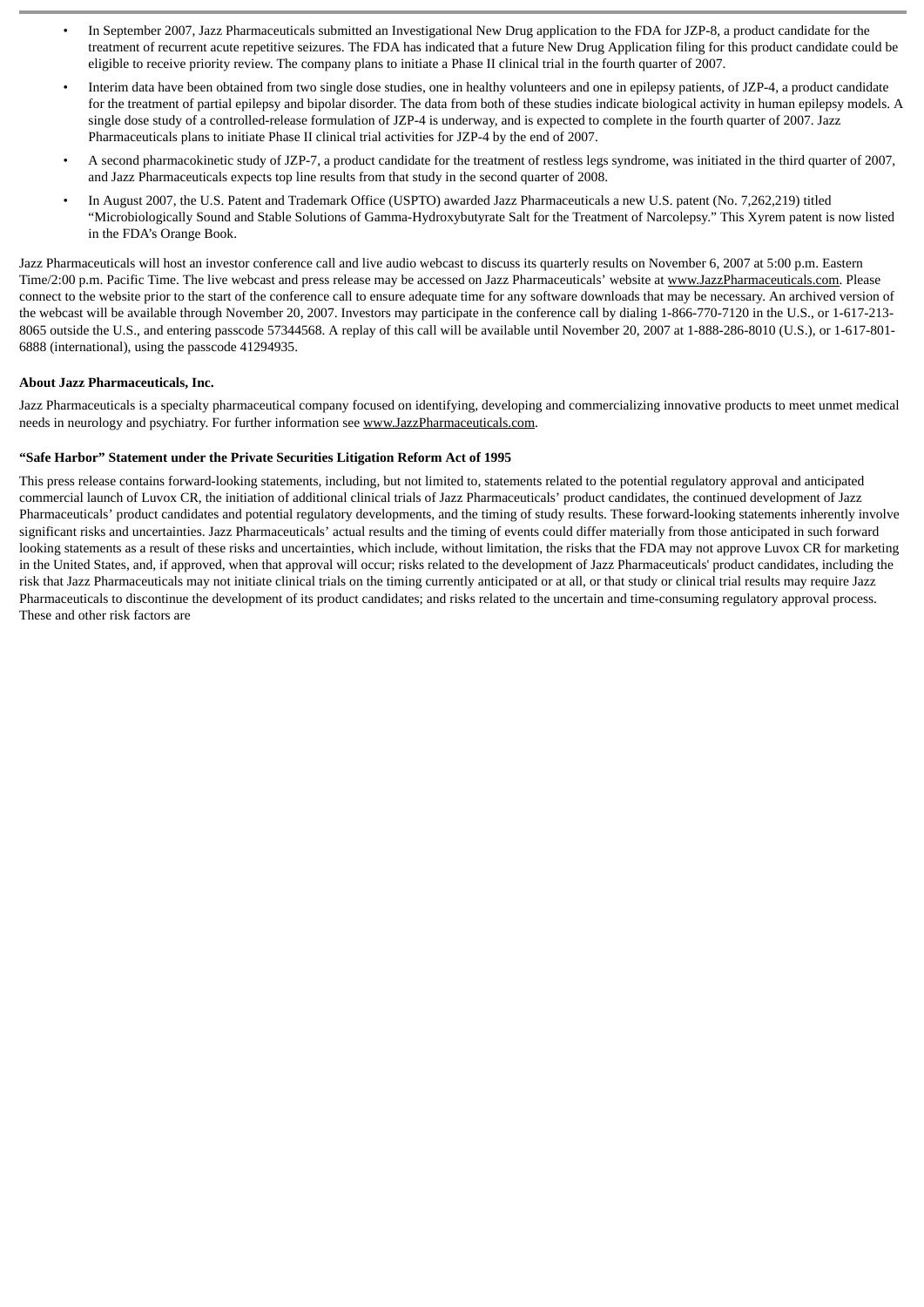discussed under "Risk Factors," in the Quarterly Report on Form 10-Q for the quarter ended June 30, 2007 filed by Jazz Pharmaceuticals with the Securities and Exchange Commission on August 10, 2007. Jazz Pharmaceuticals undertakes no duty or obligation to update any forward-looking statements contained in this release as a result of new information, future events or changes in its expectations.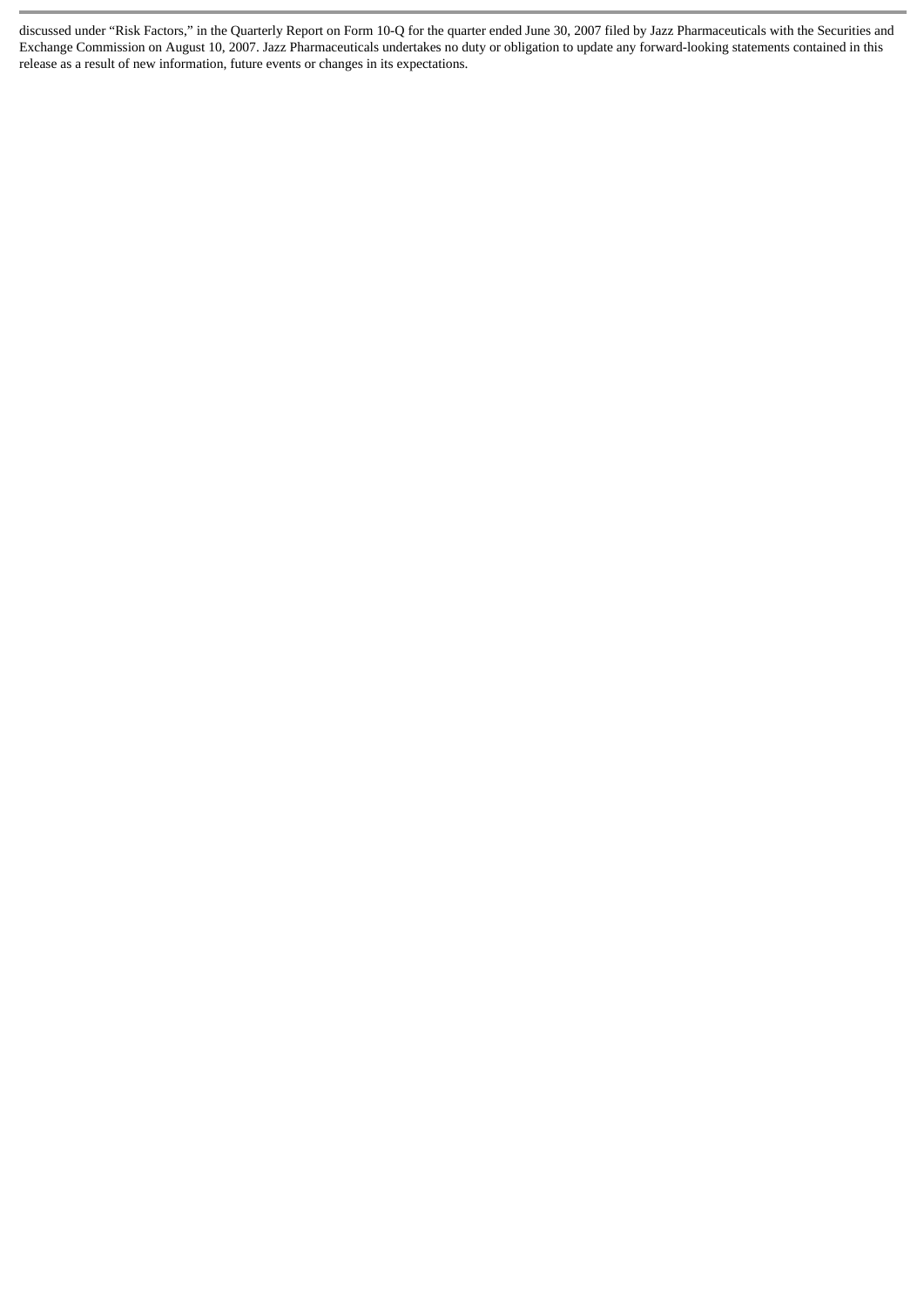#### **JAZZ PHARMACEUTICALS, INC. CONDENSED CONSOLIDATED STATEMENTS OF OPERATIONS (In thousands, except per share amounts) (Unaudited)**

|                                                                                                                        | Three Months Ended September 30, |           |    |           | Nine Months Ended September 30, |    |            |
|------------------------------------------------------------------------------------------------------------------------|----------------------------------|-----------|----|-----------|---------------------------------|----|------------|
|                                                                                                                        |                                  | 2007      |    | 2006      | 2007                            |    | 2006       |
| <b>Revenues:</b>                                                                                                       |                                  |           |    |           |                                 |    |            |
| Product sales, net                                                                                                     | \$                               | 13,436    | \$ | 11,184    | \$<br>38,676                    | \$ | 31,409     |
| Royalties, net                                                                                                         |                                  | 253       |    | 150       | 824                             |    | 336        |
| Contract revenue                                                                                                       |                                  | 7,785     |    | 162       | 10,326                          |    | 662        |
| <b>Total revenues</b>                                                                                                  |                                  | 21,474    |    | 11,496    | 49,826                          |    | 32,407     |
| Operating expenses:                                                                                                    |                                  |           |    |           |                                 |    |            |
| Cost of product sales                                                                                                  |                                  | 1.938     |    | 2.044     | 5.620                           |    | 5,367      |
| Research and development                                                                                               |                                  | 16,978    |    | 14,746    | 49,252                          |    | 41,920     |
| Selling, general and administrative                                                                                    |                                  | 18,069    |    | 12,906    | 50,583                          |    | 38,841     |
| Amortization of intangible assets                                                                                      |                                  | 2,287     |    | 2,400     | 6,936                           |    | 7,200      |
| Provision for government settlement                                                                                    |                                  |           |    |           | 17,469                          |    |            |
| Total operating expenses                                                                                               |                                  | 39,272    |    | 32,096    | 129,860                         |    | 93,328     |
| Loss from operations                                                                                                   |                                  | (17,798)  |    | (20, 600) | (80,034)                        |    | (60, 921)  |
| Interest income                                                                                                        |                                  | 1,969     |    | 516       | 4,360                           |    | 1,688      |
| Interest expense                                                                                                       |                                  | (3,511)   |    | (3,272)   | (10,093)                        |    | (10, 818)  |
| Other income, net                                                                                                      |                                  | (19)      |    | (579)     | 1,816                           |    | (397)      |
| Gain on extinguishment of development financing obligation                                                             |                                  |           |    | 31,592    |                                 |    | 31,592     |
| Gain on sale of product rights                                                                                         |                                  |           |    |           | 5,145                           |    |            |
| Net income (loss)                                                                                                      |                                  | (19, 359) |    | 7,657     | (78, 806)                       |    | (38, 856)  |
| Beneficial conversion feature                                                                                          |                                  |           |    |           |                                 |    | (3,501)    |
| Income (loss) attributable to common stockholders                                                                      | \$                               | (19, 359) | \$ | 7,657     | \$<br>(78, 806)                 | \$ | (42, 357)  |
| Income (loss) per share attributable to common stockholders, basic                                                     | \$                               | (0.82)    | \$ | 638.08    | \$<br>(7.50)                    |    | (3,850.64) |
| Weighted-average common shares used in computing income (loss) per share attributable to<br>common stockholders, basic |                                  | 23,671    |    | 12        | 10,505                          |    | 11         |
| Income (loss) per share attributable to common stockholders, diluted                                                   | S                                | (0.82)    | \$ | 0.57      | \$<br>(7.50)                    | S  | (3,850.64) |
| Shares used in computing income (loss) per share attributable to common stockholders,<br>diluted                       |                                  | 23,671    |    | 13,470    | 10,505                          |    | 11         |
|                                                                                                                        |                                  |           |    |           |                                 |    |            |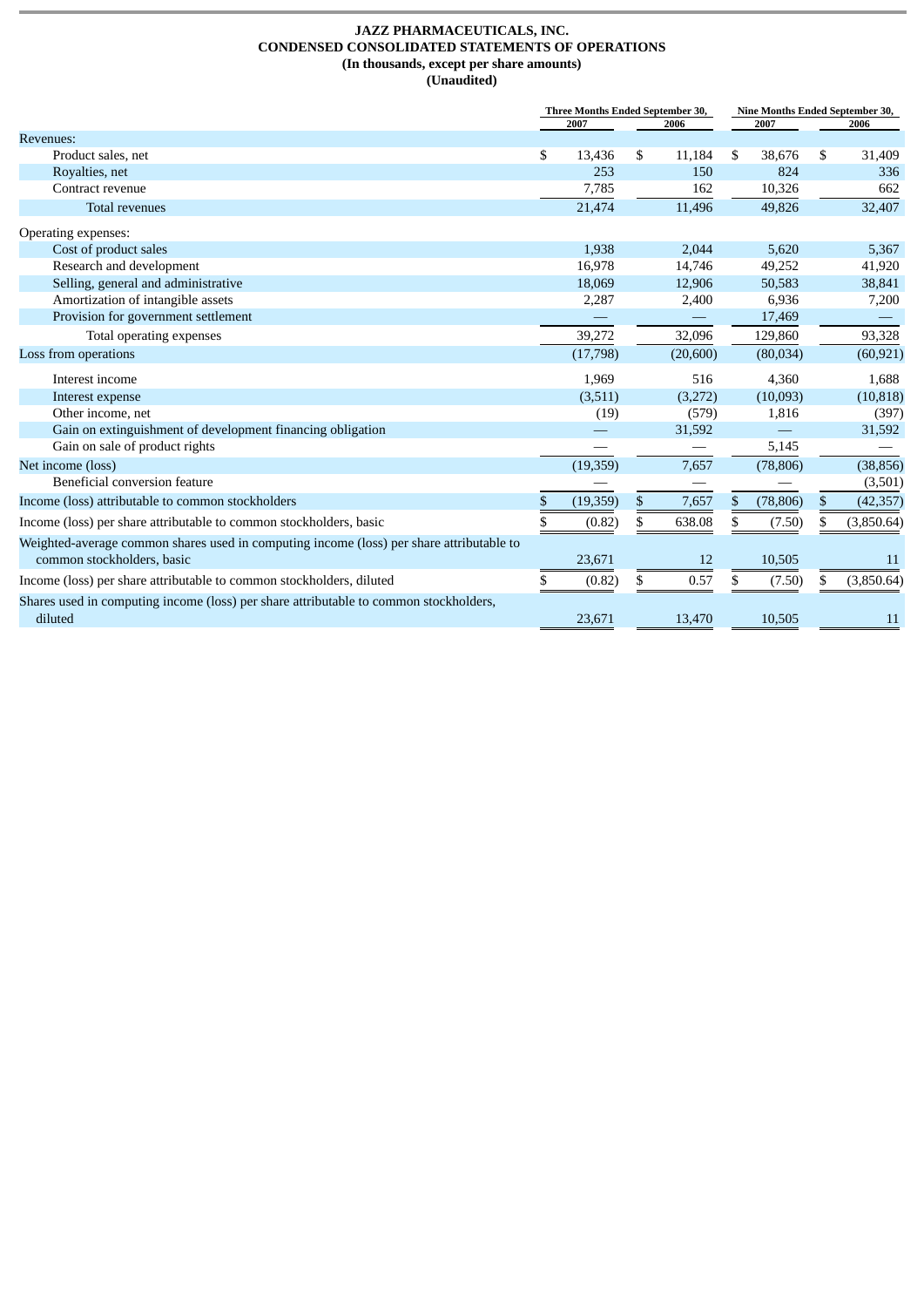#### **JAZZ PHARMACEUTICALS, INC. RECONCILIATION OF GAAP TO NON-GAAP FINANCIAL INFORMATION (In thousands, except per share amounts) (Unaudited)**

|                                                                                        | Three Months Ended September 30, |           |    |          |      |           |    | Nine Months Ended September 30, |  |
|----------------------------------------------------------------------------------------|----------------------------------|-----------|----|----------|------|-----------|----|---------------------------------|--|
|                                                                                        |                                  | 2007      |    | 2006     | 2007 |           |    | 2006                            |  |
| Non-GAAP net income (loss) per share information (1):                                  |                                  |           |    |          |      |           |    |                                 |  |
| Net income (loss)                                                                      | \$                               | (19, 359) | \$ | 7,657    | S    | (78, 806) | S  | (38, 856)                       |  |
| Weighted-average shares used in computing non-GAAP net income (loss) per share         |                                  | 23,671    |    | 13,417   |      | 20,483    |    | 13,212                          |  |
| Non-GAAP net income (loss) per share                                                   |                                  | (0.82)    |    | 0.57     |      | (3.85)    |    | (2.94)                          |  |
| Reconciliation of GAAP income (loss) per share attributable to common stockholders and |                                  |           |    |          |      |           |    |                                 |  |
| non-GAAP net income (loss) per share:                                                  |                                  |           |    |          |      |           |    |                                 |  |
| GAAP income (loss) per share attributable to common stockholders, basic                | \$                               | (0.82)    | \$ | 638.08   | \$.  | (7.50)    | S. | (3,850.64)                      |  |
| Decrease due to change in weighted-average shares outstanding                          |                                  |           |    | (637.51) |      | 3.65      |    | 3,847.96                        |  |
| Decrease due to exclusion of beneficial conversion feature                             |                                  |           |    |          |      |           |    | (0.26)                          |  |
| Non-GAAP net income (loss) per share                                                   |                                  | (0.82)    |    | 0.57     |      | (3.85)    |    | (2.94)                          |  |
| GAAP weighted-average common shares outstanding                                        |                                  | 23,671    |    | 12       |      | 10,505    |    | 11                              |  |
| Increase in the weighted-average number of shares outstanding from treating preferred  |                                  |           |    |          |      |           |    |                                 |  |
| shares as if they converted into common shares at their date of issuance               |                                  |           |    | 13,405   |      | 9,978     |    | 13,201                          |  |
| Weighted-average shares used in computing non-GAAP net income (loss) per share         |                                  | 23,671    |    | 13,417   |      | 20,483    |    | 13,212                          |  |

(1) Non-GAAP net income (loss) per share attributable to common stockholders and weighted-average shares used in computing non-GAAP income (loss) per share attributable to common stockholders treats outstanding preferred shares as if they were converted into common shares at their date of issuance. Accordingly, the beneficial conversion feature attributable to preferred stockholders is not included in non-GAAP net income (loss) per share. Management believes that including non-GAAP net income (loss) per share for periods prior to and including the Company's June 2007 initial public offering provides a useful and relevant measure for comparative year-over- year operating performance. Management does not believe the use of non-GAAP net income (loss) per share lessens the importance of comparable GAAP measures. As of September 30, 2007, 24,550,554 shares of common stock were issued and outstanding.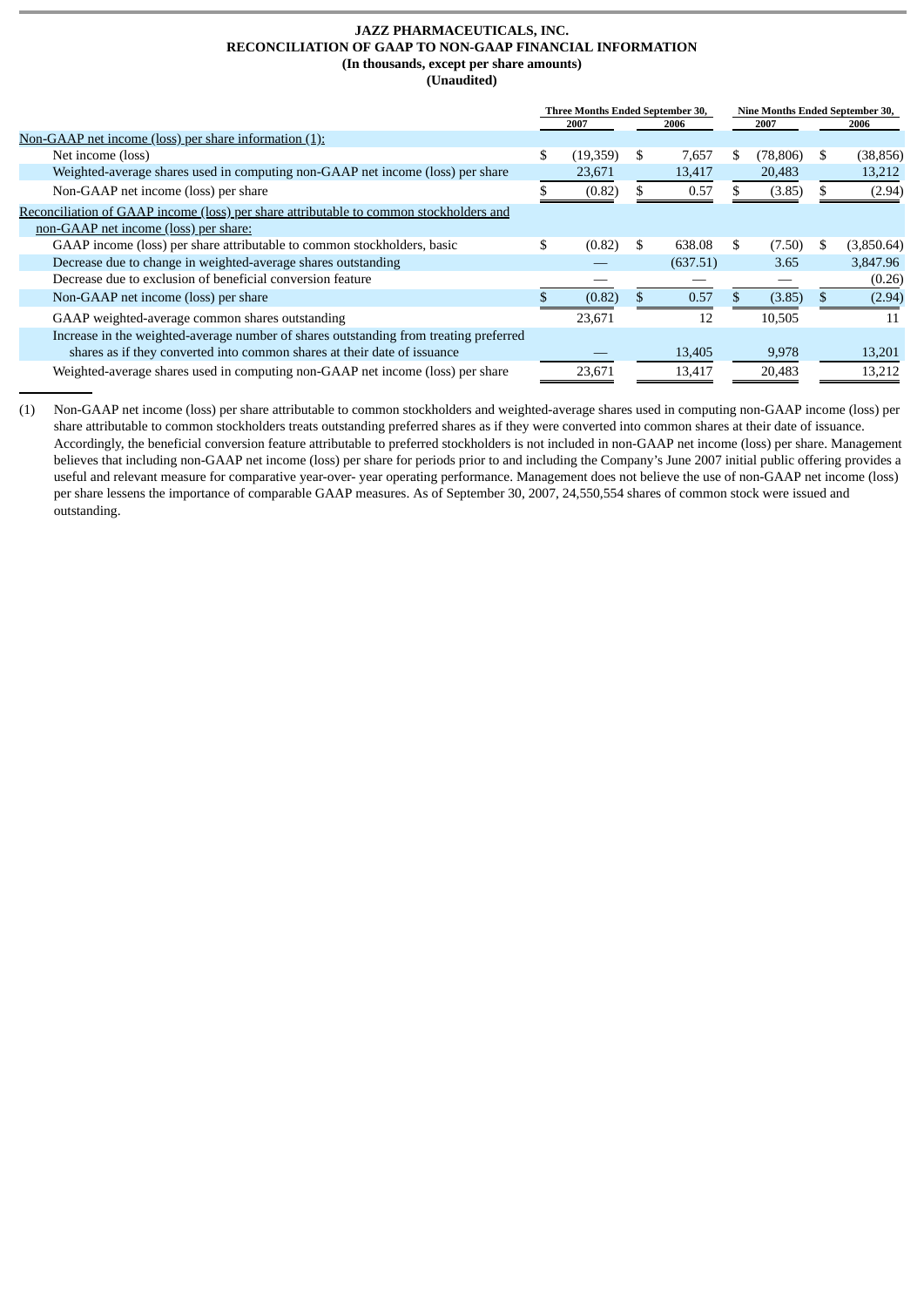#### **JAZZ PHARMACEUTICALS, INC. CONDENSED CONSOLIDATED BALANCE SHEETS (In thousands) (Unaudited)**

|                                                                                   | September 30,<br>2007 | December 31,<br>2006 |  |  |
|-----------------------------------------------------------------------------------|-----------------------|----------------------|--|--|
| <b>ASSETS</b>                                                                     |                       |                      |  |  |
| Current assets:                                                                   |                       |                      |  |  |
| Cash and cash equivalents                                                         | \$ 119,972            | \$<br>78,948         |  |  |
| Restricted cash                                                                   | 304                   | 275                  |  |  |
| Marketable securities                                                             | 10,939                |                      |  |  |
| Accounts receivable, net                                                          | 6,566                 | 5,380                |  |  |
| Inventories                                                                       | 3,231                 | 3,026                |  |  |
| Prepaid expenses                                                                  | 2,392                 | 3,447                |  |  |
| Other current assets                                                              | 1,574                 | 487                  |  |  |
| Total current assets                                                              | 144,978               | 91,563               |  |  |
| Property and equipment, net                                                       | 3,286                 | 2,107                |  |  |
| Intangible assets                                                                 | 58,664                | 69,140               |  |  |
| Goodwill                                                                          | 38,213                | 38,213               |  |  |
| Long-term restricted cash and investments                                         | 12,085                | 12,000               |  |  |
| Other long-term assets                                                            | 1,541                 | 1,548                |  |  |
| <b>Total assets</b>                                                               | \$<br>258,767         | \$214,571            |  |  |
| LIABILITIES, CONVERTIBLE PREFERRED STOCK AND STOCKHOLDERS' EQUITY (DEFICIT)       |                       |                      |  |  |
| Current liabilities:                                                              |                       |                      |  |  |
| Line of credit                                                                    | $\mathbb{S}$<br>2,597 | \$<br>2,191          |  |  |
| Accounts payable                                                                  | 2,872                 | 5,443                |  |  |
| <b>Accrued liabilities</b>                                                        | 23.892                | 12,943               |  |  |
| Deferred revenue                                                                  | 1,999                 | 1,422                |  |  |
| Preferred stock warrant liability                                                 |                       | 8,521                |  |  |
| Total current liabilities                                                         | 31,360                | 30,520               |  |  |
| Deferred rent and other non-current liabilities                                   |                       | 534                  |  |  |
| Deferred revenue, non-current                                                     | 12,752                | 13,495               |  |  |
| Liability under government settlement, non-current                                | 14,881                | $\qquad \qquad =$    |  |  |
| Senior secured notes                                                              | 74,862                | 74,283               |  |  |
| Convertible preferred stock                                                       |                       | 263,852              |  |  |
| Common stock subject to repurchase                                                | 13,222                | 8,183                |  |  |
| Stockholders' equity (deficit):                                                   |                       |                      |  |  |
| Common stock                                                                      | $\overline{2}$        |                      |  |  |
| Additional paid-in capital                                                        | 368,136               | 1,335                |  |  |
| Accumulated other comprehensive income                                            | 1                     | 12                   |  |  |
| Accumulated deficit                                                               | (256, 449)            | (177, 643)           |  |  |
| Total stockholders' equity (deficit)                                              | 111,690               | (176, 296)           |  |  |
| Total liabilities, convertible preferred stock and stockholders' equity (deficit) | \$ 258,767            | \$214,571            |  |  |